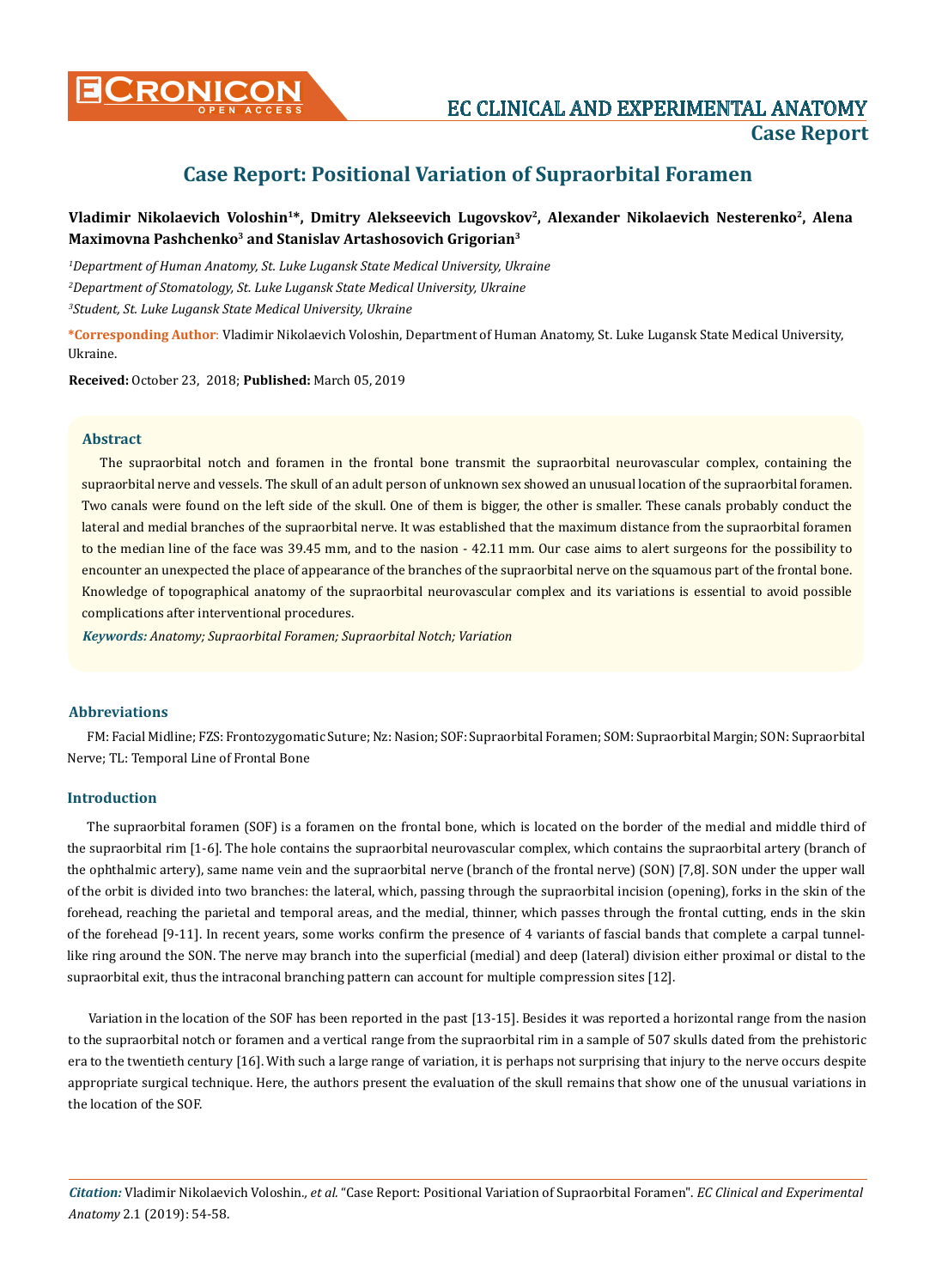#### **Case Reports**

This article is a report compiled from the evaluation of the skeletal remains of a deceased individual from the Anatomy Collection at St. Luke University of Lugansk. The study was ethically cleared by the Health Research and Ethics Committee of St. Luke University which conforms to the principles within the Declaration of Helsinki (1964). Specimen 1-C-37 is the skull of an adult of unknown sex and age. Some signs indicate that this is skull of old subject. A caliper was used to measure the distances between the foramina and other important anatomical landmarks such as nasion (Nz), facial midline (FM), temporal line (TL) of frontal bone, supraorbital margin (SOM) and frontozygomatic suture (FZS). Distances were recorded to the nearest 0.01 mm. We discovered two canals (large and small), which had inlets on the orbital surface of the frontal bone, and outlet openings on the external surface of the frontal scale left side.

There were both supraorbital notch and SOF on the right side and double SOF on the left side on the skull (Figure 1 and 2). It was observed two canals left side with corresponding inlets and outlets. First one is bigger and second one is lesser. These canals are probably missing the corresponding branches (lateral and medial) of the SON. Both canals start on the orbital surface of same name part of frontal bone and finish on the external surface of squamous part of the bone. The distance between the small canal inlet and SOM is 4.28 mm, and the distance between the large canal inlet and SOM is 7.72 mm. Well recognized sulci begin at the level of outlet of larger canal. Measurement data is shown in table 1.

|            | Large canal (outlet), SOF | <b>Small canal (outlet)</b> |
|------------|---------------------------|-----------------------------|
| Nz.        | 42.11 mm                  | 27.73 mm                    |
| FM         | 39.45 mm                  | 25.62 mm                    |
| TL.        | $9.15 \text{ mm}$         | 16.82 mm                    |
| <b>SOM</b> | 15.17 mm                  | $6.44$ mm                   |
| <b>FZS</b> | 23.26 mm                  | 24.51 mm                    |

*Table 1: Distances from the left holes to nasion, facial midline, temporal line of frontal bone, supraorbital margin and frontozygomatic suture.*



*Figure 1: Anterior norma of the skull. 1 - Large canal outlet (left side); 2 - Small canal outlet (left side); 3 - SOF (right side); 4 - Supraorbital notch (right side). FM: Facial Midline; FZS: Frontozygomatic Suture; NZ: Nasion; TL: Temporal Line of Frontal Bone; Arrowheads: Sulci that begin at the outlet of large canal.*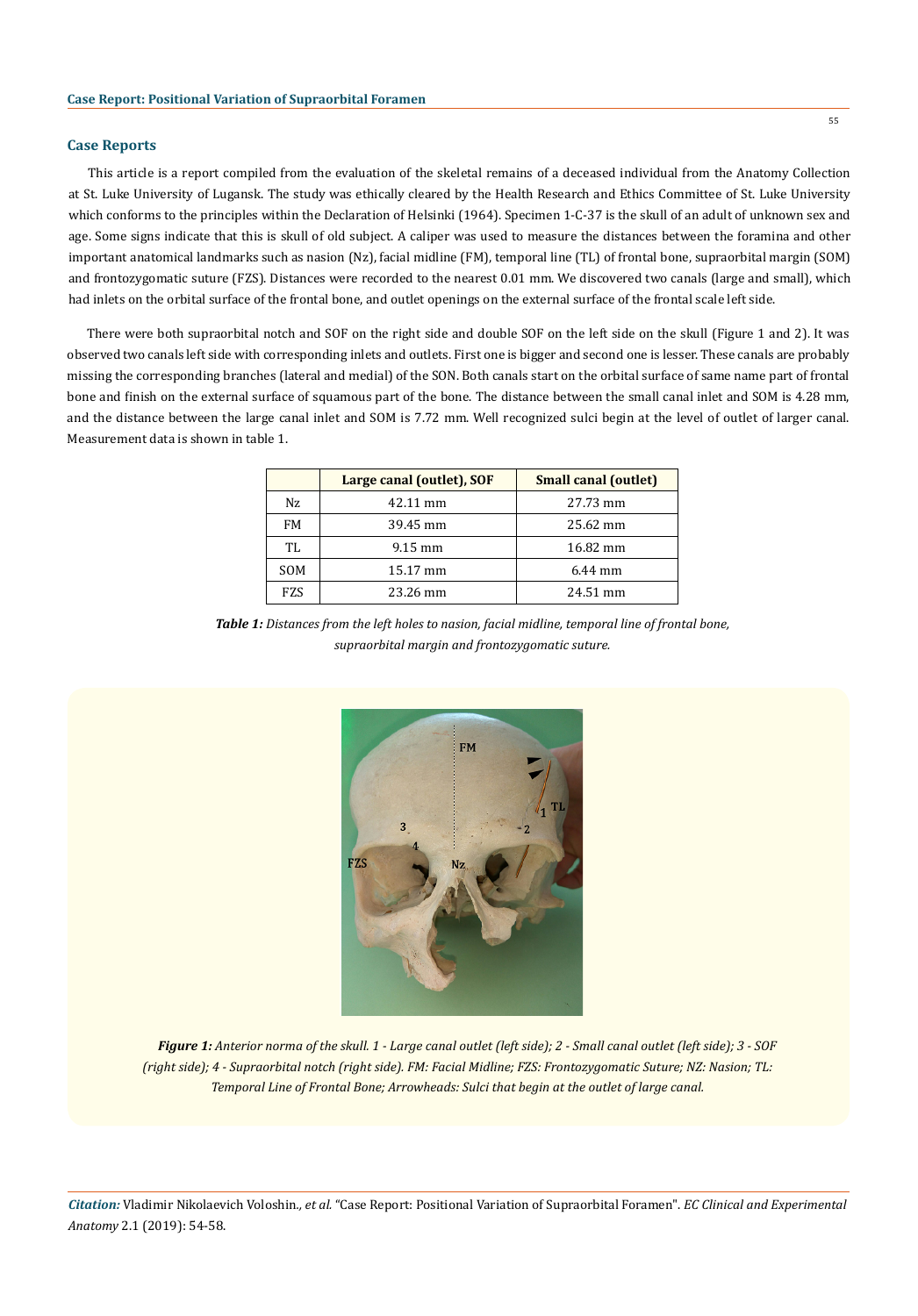

*Figure 2: Bottom and left view of the skull. Black and white arrowheads are inlet and outlet of the small canal respectively. Black and white arrows are inlet and outlet of the large canal respectively.*

#### **Discussion**

Knowledge of variations of SOF in maxillofacial surgery provides accurate approach, lessens morbidity, facilitates the surgeon's intervention [17-20] and helps to get more satisfying results [21,22]. Anatomic variations of this region, which has special considerations for oculoplastic surgery, have been reported previously in certain cadaver and computed tomography studies [23-25].

Several surgical procedures involve significant risk of motor and sensory damage for SON. Specifically, open and endoscopic forehead lifting surgery relies on a constant exit point of the SON. Thus, planning a surgical intervention for the forehead region requires detailed anatomic knowledge. Besides, awareness of the location of SOF is critical to achieve effective nerve block and avoid neurovascular injury in local anesthesia. Various cadaveric studies have been reported describing the anatomic variations of this area in different races accurately that assessed the diameters and anatomic locations of SOF. However, published reports on the anatomy of the supraorbital foramina had different methodological approaches. Beer., et al. focused on symmetry, reported a novel classification in 507 European skulls, and made a comprehensive description [16]. Saylam., *et al.* [26] used foramen and notch synonymously and did not find any nonexistent foramina in their report with 50 cadavers and 200 crania. Webster., *et al*. [15] studied 111 skulls and reported bilateral supraorbital notches in 49%, bilateral supraorbital foramina in 26%, and notches and foramina on each side in 25%.

Agthong., et al. [23] reported significant sex and side differences in 110 Asian adult skulls. In that report, the average distances of supraorbital foramina or notches from midline was 23.9 and 24.6 mm in right, and 24.2 and 25.6 mm in left sides, in women and men, respectively. Their reported absence rate was 5.5% in right and 10% in left.

Beer., *et al*. [16] concluded that SON exit shows numerous variations, and all surgical approaches to that area, especially the endoscopic ones, have to be done under vision and with the necessary care of the nerves. It may be suggested that preoperative imaging of the SON exit may be a good tool to avoid possible complications in endoscopic forehead surgery, especially when the palpation is inadequate. On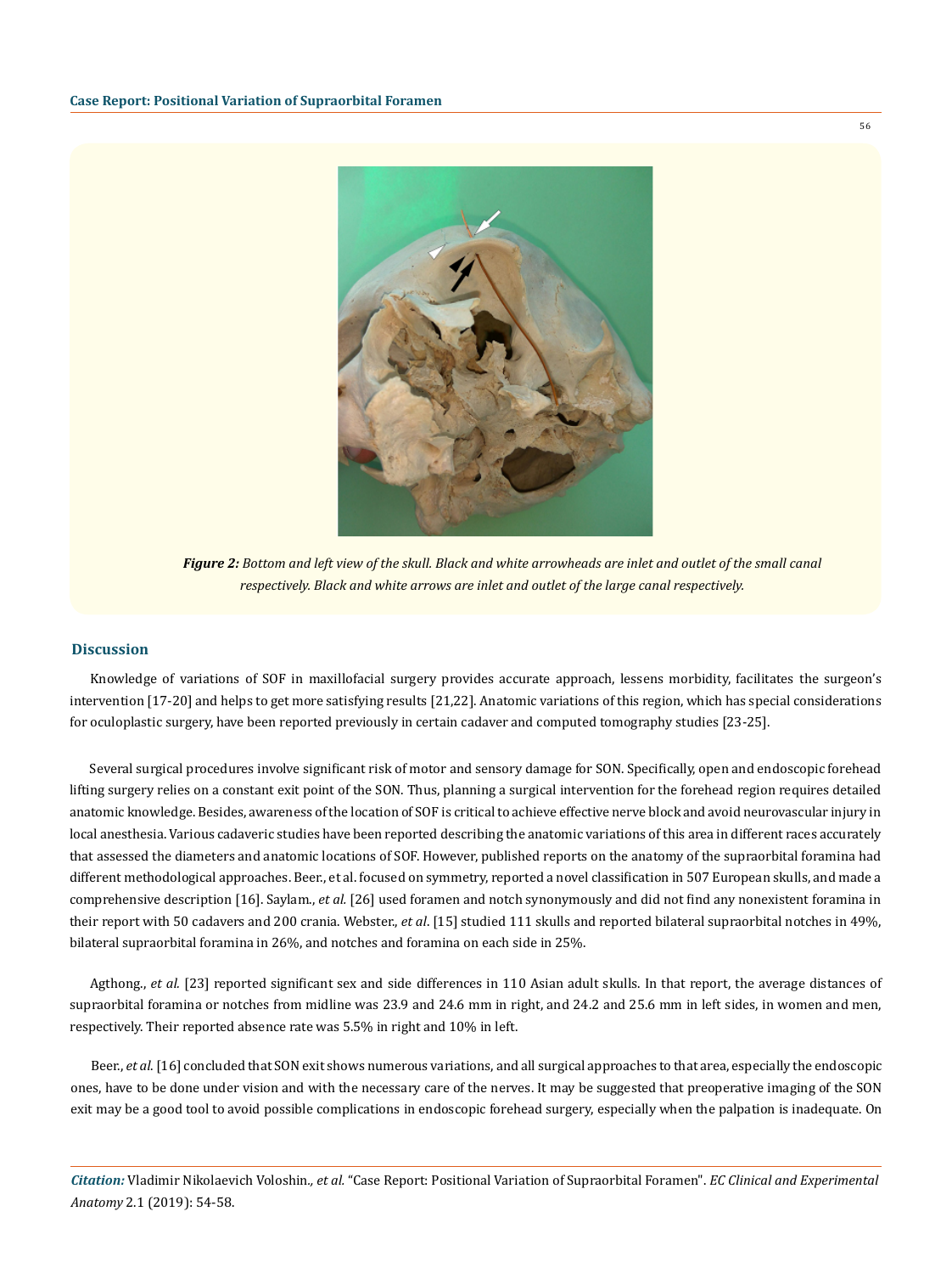the represented skull, two canals are shown that probably serve for the passage of the corresponding branches of the SON. Such a large distance between the SOF and the median line of the face is extremely rare. Long distances are also described in the literature. However, we did not find confirmation in the form of photos. In similar cases, when detecting such canals, which have a significant length, the authors propose to call these structures supraorbital canals, and not foramens.

#### **Conclusion**

Report documents variation in the position of SOF. Knowledge of the positions of the SOF becomes important for diagnostic and clinical procedures such as the administration of regional anaesthesia, cleft surgeries and other invasive procedures in the frontal region. Presented report would be useful to clinicians during surgery of the orbital and frontal regions.

#### **Conflict of Interest**

The authors declare that there is no conflict of interest.

### **Bibliography**

- 1. Apinhasmit W., *et al*[. "Supraorbital notch/foramen, infraorbital foramen and mental foramen in thais: anthropometric measurements](https://www.ncbi.nlm.nih.gov/pubmed/16756055)  and surgical relevance*[". Journal of the Medical Association of Thailand](https://www.ncbi.nlm.nih.gov/pubmed/16756055)* 89.5 (2006): 675-682.
- 2. Ashkenazi A., *et al*[. "Peripheral nerve blocks and trigger point injections in headache management a systematic review and suggestions](https://www.ncbi.nlm.nih.gov/pubmed/20487039) for future research". *Headache* [50.6 \(2010\): 943-952.](https://www.ncbi.nlm.nih.gov/pubmed/20487039)
- 3. Barker L., *et al*[. "Supraorbital notch and foramen: positional variation and relevance to direct brow lift".](https://www.ncbi.nlm.nih.gov/pubmed/23299811) *Ophthalmic Plastic and [Reconstructive Surgery](https://www.ncbi.nlm.nih.gov/pubmed/23299811)* 29.1 (2013): 67-70.
- 4. Huanmanop T., *et al*[. "Surgical anatomy of fissures and foramina in the orbits of Thai adults".](https://www.ncbi.nlm.nih.gov/pubmed/18181324) *Journal of the Medical Association of Thailand* [90.11 \(2007\): 2383-2391.](https://www.ncbi.nlm.nih.gov/pubmed/18181324)
- 5. Ismail AR., *et al*[. "Regional nerve block of the upper eyelid in oculoplastic surgery".](https://www.ncbi.nlm.nih.gov/pubmed/16952086) *European Journal of Ophthalmology* 16.4 (2006): [509-513.](https://www.ncbi.nlm.nih.gov/pubmed/16952086)
- 6. Kazkayasi M., *et al*[. "The morphometric and cephalometric study of anterior cranial landmarks for surgery".](https://www.ncbi.nlm.nih.gov/pubmed/18306127) *Minimally Invasive Neurosurgery* [51.1 \(2008\): 21-25.](https://www.ncbi.nlm.nih.gov/pubmed/18306127)
- 7. Booth AJ., *et al*[. "The direct brow lift: effiacy, complications, and patient satisfaction".](https://www.ncbi.nlm.nih.gov/pmc/articles/PMC1772146/) *British Journal of Ophthalmology* 88.5 (2004): [688-691.](https://www.ncbi.nlm.nih.gov/pmc/articles/PMC1772146/)
- 8. [Knize DM. "A study of the supraorbital nerve".](https://www.ncbi.nlm.nih.gov/pubmed/7638280) *Plastic and Reconstructive Surgery* 96.3 (1995): 564-569.
- 9. Fang F., *et al*[. "A systematic review of interethnic variability in facial dimensions".](https://www.ncbi.nlm.nih.gov/pubmed/21285791) *Plastic and Reconstructive Surgery* 127.2 (2011): [874-881.](https://www.ncbi.nlm.nih.gov/pubmed/21285791)
- 10. Gain P., *et al*[. "Frontal and nasal nerve blocks in the treatment of severe pain in acute ophthalmic zoster".](https://www.ncbi.nlm.nih.gov/pubmed/12145092) *Anesthesia and Analgesia*  [95.2 \(2002\): 503.](https://www.ncbi.nlm.nih.gov/pubmed/12145092)
- 11. Serra-Guillen C., *et al*[. "Comparative study between cold air analgesia and supraorbital and supratrochlear nerve block for the](https://www.ncbi.nlm.nih.gov/pubmed/19438468) [management of pain during photodynamic therapy for actinic keratoses of the frontotemporal zone".](https://www.ncbi.nlm.nih.gov/pubmed/19438468) *British Journal of Dermatology*  [161.2 \(2009\): 353-356.](https://www.ncbi.nlm.nih.gov/pubmed/19438468)